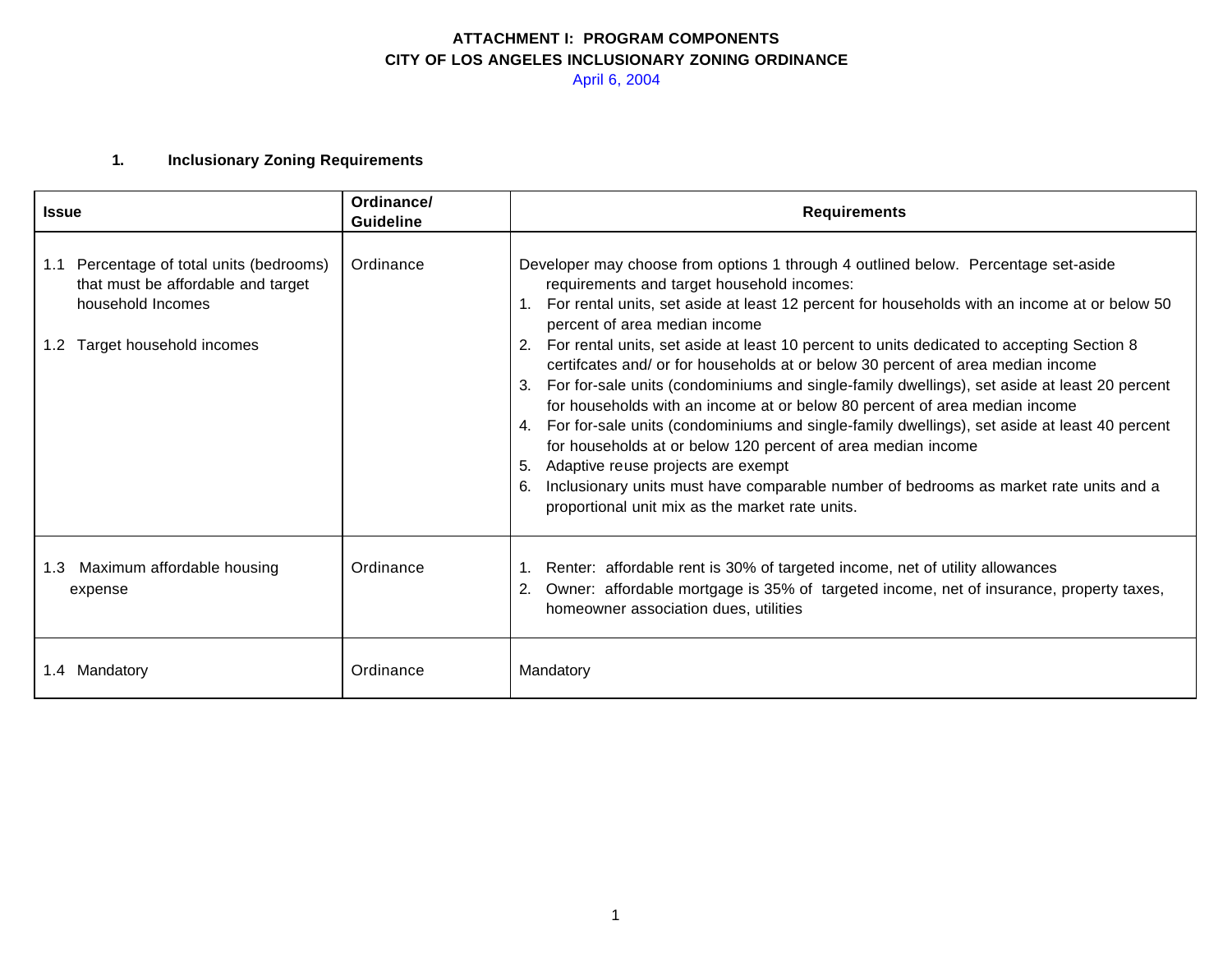April 6, 2004

### **2. Applicability of Inclusionary Zoning Program**

| <b>Issue</b>                                | Ordinance/<br><b>Guideline</b> | <b>Requirements</b>                                                                                                                                                                                                                                                               |
|---------------------------------------------|--------------------------------|-----------------------------------------------------------------------------------------------------------------------------------------------------------------------------------------------------------------------------------------------------------------------------------|
| 2.1 Geographic applicability                | Ordinance                      | Citywide                                                                                                                                                                                                                                                                          |
| 2.2 Minimum project size                    | Ordinance                      | Applies to all new residential developments of five units or more (i.e., exempt four units or less)                                                                                                                                                                               |
| 2.3 Type of development                     | Ordinance                      | New construction housing                                                                                                                                                                                                                                                          |
| 2.4 "Grandfather" clause/<br>Effective date | Ordinance                      | 1.<br>Entitlements application submitted to the City within five months of the ordinance<br>effective date<br>2.<br>Building permit application deemed complete by City within five months of the ordinance<br>effective date                                                     |
| 2.5 Review Clause                           | Ordinance                      | $\mathbf{1}$ .<br>The City Council shall review the ordinance within three years of its effective date.<br>2.<br>The Affordable Housing Commission and Housing Department shall provide regular<br>monitoring reports to the City Council and Mayor.                              |
| 2.6 Waiver                                  | Ordinance                      | Developer may appeal to the City for a waiver of the requirements based upon developer<br>demonstrating substantial evidence of the absence of any reasonable relationship between the<br>impact of the development and the inclusionary requirement or amount of the fee charged |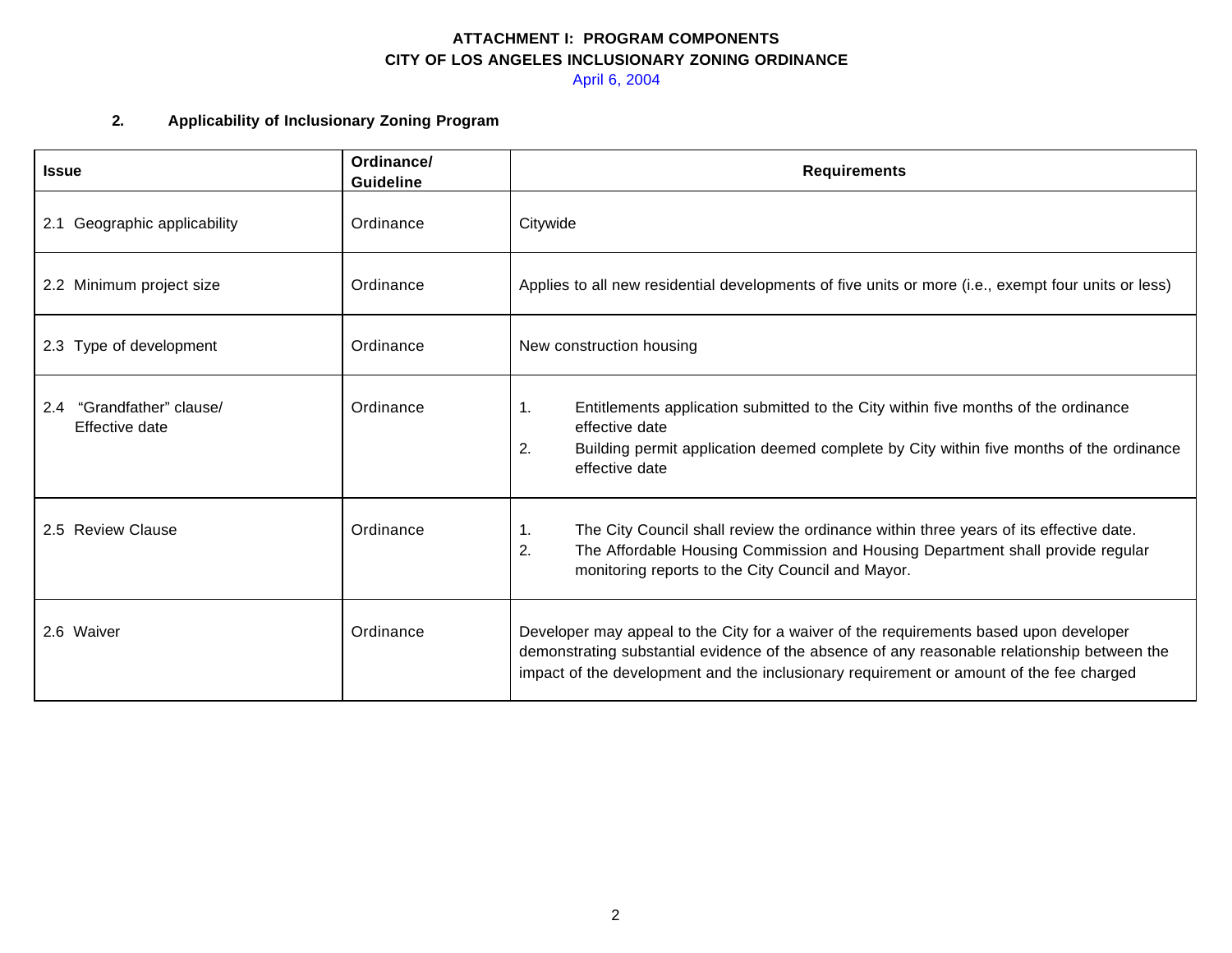April 6, 2004

### **3. Term of Affordability, Documenting Restrictions**

| <b>Issue</b>                                                                                             | Ordinance/<br><b>Guideline</b> | <b>Requirements</b>                                                                                                                                                                                                                                                                                                                                          |
|----------------------------------------------------------------------------------------------------------|--------------------------------|--------------------------------------------------------------------------------------------------------------------------------------------------------------------------------------------------------------------------------------------------------------------------------------------------------------------------------------------------------------|
| 3.1 Renter: number of years rent of<br>inclusionary units must be affordable<br>to targeted income group | Ordinance                      | Permanent (in perpetuity)                                                                                                                                                                                                                                                                                                                                    |
| 3.2 Owner: number of years sale price<br>must be affordable to targeted income<br>group                  | Ordinance                      | Permanent (in perpetuity)                                                                                                                                                                                                                                                                                                                                    |
| 3.3 Documenting rent restrictions                                                                        | Ordinance                      | Both regulatory agreement and deed restrictions recorded against the land                                                                                                                                                                                                                                                                                    |
| 3.4 Documenting resale, other<br>restrictions, ownership units                                           | Ordinance                      | 1.<br>Resale restrictions: owner must sell property to targeted income household, price of<br>home limited to original sale price plus increases in area median income, improvements<br>approved by City, broker's fees, and other typical seller costs, if any<br>2.<br>Occupancy requirements: owner must occupy unit and is not allowed to rent the unit. |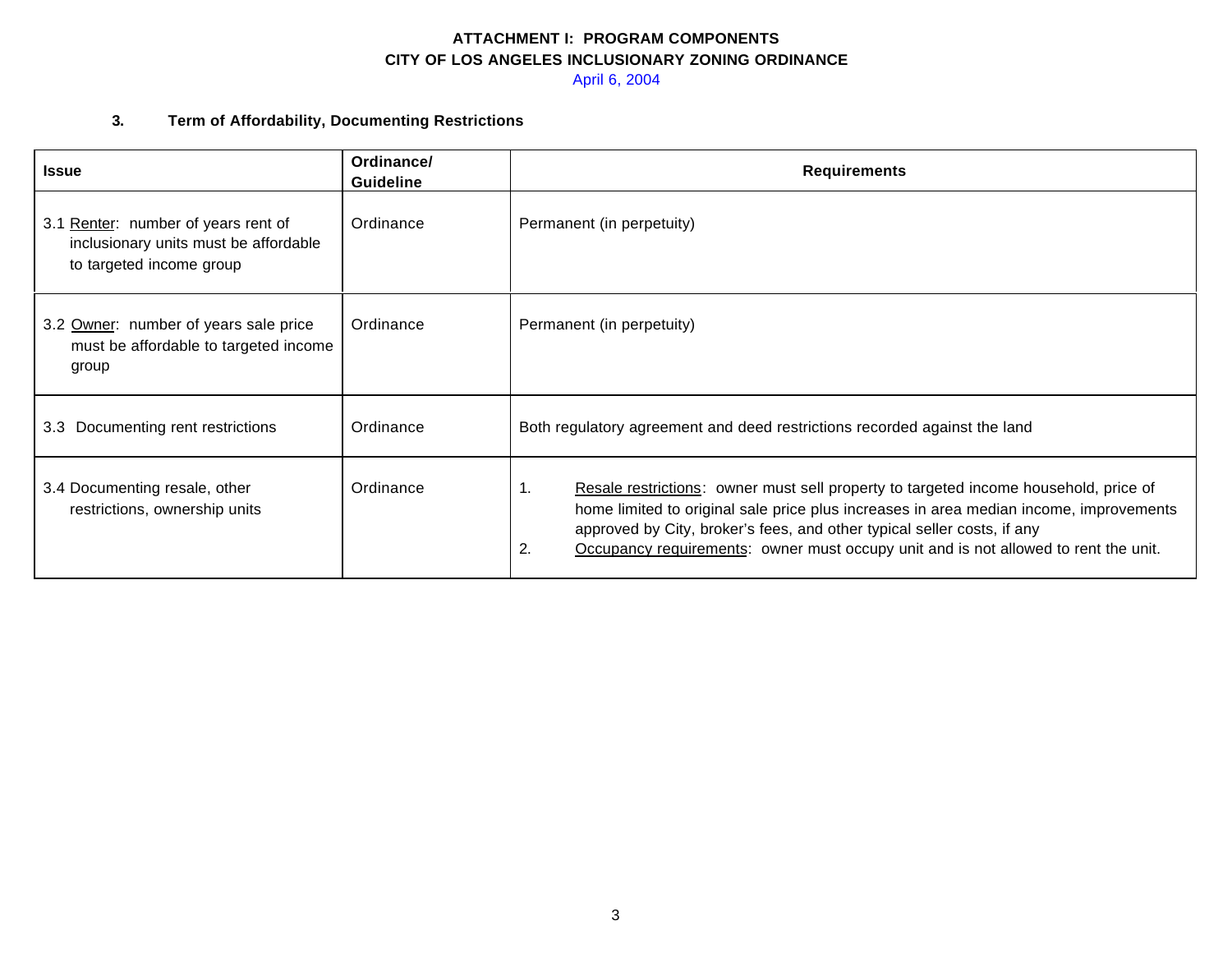April 6, 2004

## **4. Alternative Compliance Options**

| <b>Issue</b>                  | Ordinance/<br><b>Guideline</b> | <b>Requirements</b>                                                                                                                                                                                                                                                                                                                                                                                                                                                                                                                                                                                                                                                                                                                                                                           |
|-------------------------------|--------------------------------|-----------------------------------------------------------------------------------------------------------------------------------------------------------------------------------------------------------------------------------------------------------------------------------------------------------------------------------------------------------------------------------------------------------------------------------------------------------------------------------------------------------------------------------------------------------------------------------------------------------------------------------------------------------------------------------------------------------------------------------------------------------------------------------------------|
| 4.1 In lieu fee applicability | Ordinance                      | Option available to all developers                                                                                                                                                                                                                                                                                                                                                                                                                                                                                                                                                                                                                                                                                                                                                            |
| 4.2 In lieu fee amount        | Ordinance and<br>Guideline     | Based on economic equivalent of the cost of constructing units required to fulfill the off-site<br>construction alternative (which is greater in number by 10% as the number of units that<br>would have built on-site)<br>For rental development, recalculate fee with updated gap analysis every 2 years<br>For owner developments, recalculate fee based on difference between market price of new<br>construction home and price affordable to targeted households every 2 years                                                                                                                                                                                                                                                                                                          |
| 4.3 Off-site construction     | Ordinance                      | Option available to all developers subject to approval by the Housing Department<br>The number of units constructed off-site shall equal at least 1.10 time that of the on-site<br>2.<br>requirement<br>Certificate of occupancy must be issued prior to or simultaneous with certificate of occupancy<br>for market rate development<br>Off-site units must be equal or greater in number, have equal or more bedrooms as units that<br>4.<br>would be built on-site<br>Off-site units should be close to services, schools, transit, recreation<br>Off-site units must be located in the same Community Plan area as the market-rate<br>6.<br>development<br>Housing Department shall certify compliance prior to issuance of a certificate of occupancy<br>for the market rate development |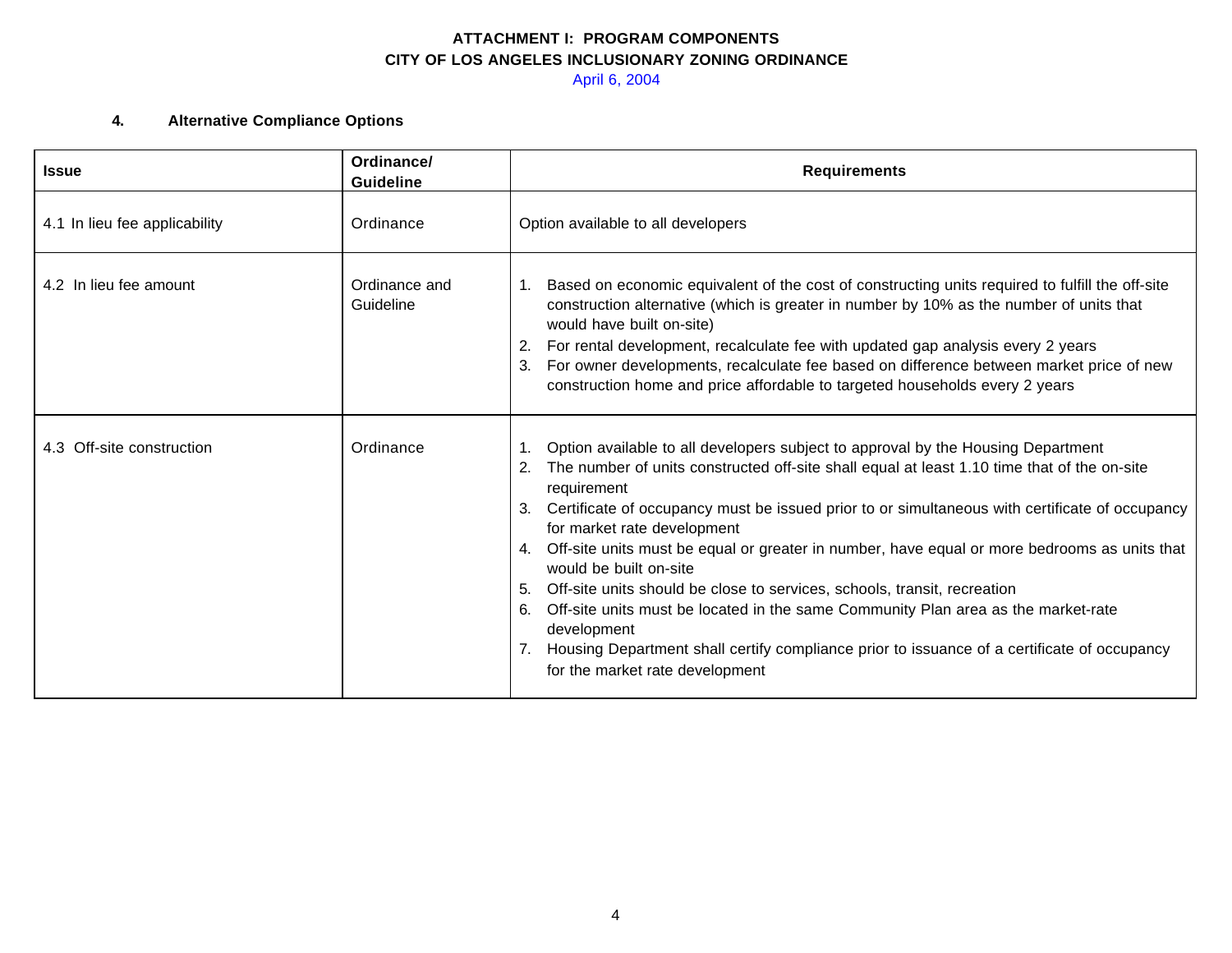April 6, 2004

| 4.4 Land dedication                               | Ordinance | Land must exhibit following characteristics:<br>1. Land value must equal the economic equivalent of providing inclusionary units on-site<br>Land is appropriately zoned for the affordable housing development<br>2.<br>Site is buildable<br>3.<br>Site is free of environmental issues<br>4.<br>Site can accommodate at least the number of affordable units required under the<br>inclusionary housing program<br>6. Site is located near schools, services, recreation, transit<br>7. Clear title delivered to City-designated entity prior to issuance of building permit on market<br>rate development<br>8. Site is located in the same Community Plan area as the market rate development<br>Housing Department shall certify compliance prior to issuance of a certificate of occupancy for<br>the market rate development                                                    |
|---------------------------------------------------|-----------|---------------------------------------------------------------------------------------------------------------------------------------------------------------------------------------------------------------------------------------------------------------------------------------------------------------------------------------------------------------------------------------------------------------------------------------------------------------------------------------------------------------------------------------------------------------------------------------------------------------------------------------------------------------------------------------------------------------------------------------------------------------------------------------------------------------------------------------------------------------------------------------|
| 4.5 Acquisition or acquisition/<br>rehabilitation | Ordinance | 1. Option available to all developers if at-risk affordable housing units are preserved or vacant<br>units are returned to the affordable housing market.<br>2. Acquired or rehabilitated units must be located in the same Community Plan area as the<br>market-rate development<br>Partnerships between market rate and affordable housing developers allowed<br>3.<br>Comparability standards shall be established:<br>4.<br>Bedroom count comparability<br>а.<br>Number of units equals at least 1.10 times the number of units required for on-site<br>b.<br>compliance<br>Physical needs assessment and escrowed funds needed to pay for rehabilitation<br>c.<br>Environmental<br>d.<br>Close to services, schools, transit, recreation<br>е.<br>Housing Department shall certify compliance prior to issuance of a certificate of occupancy for<br>the market rate development |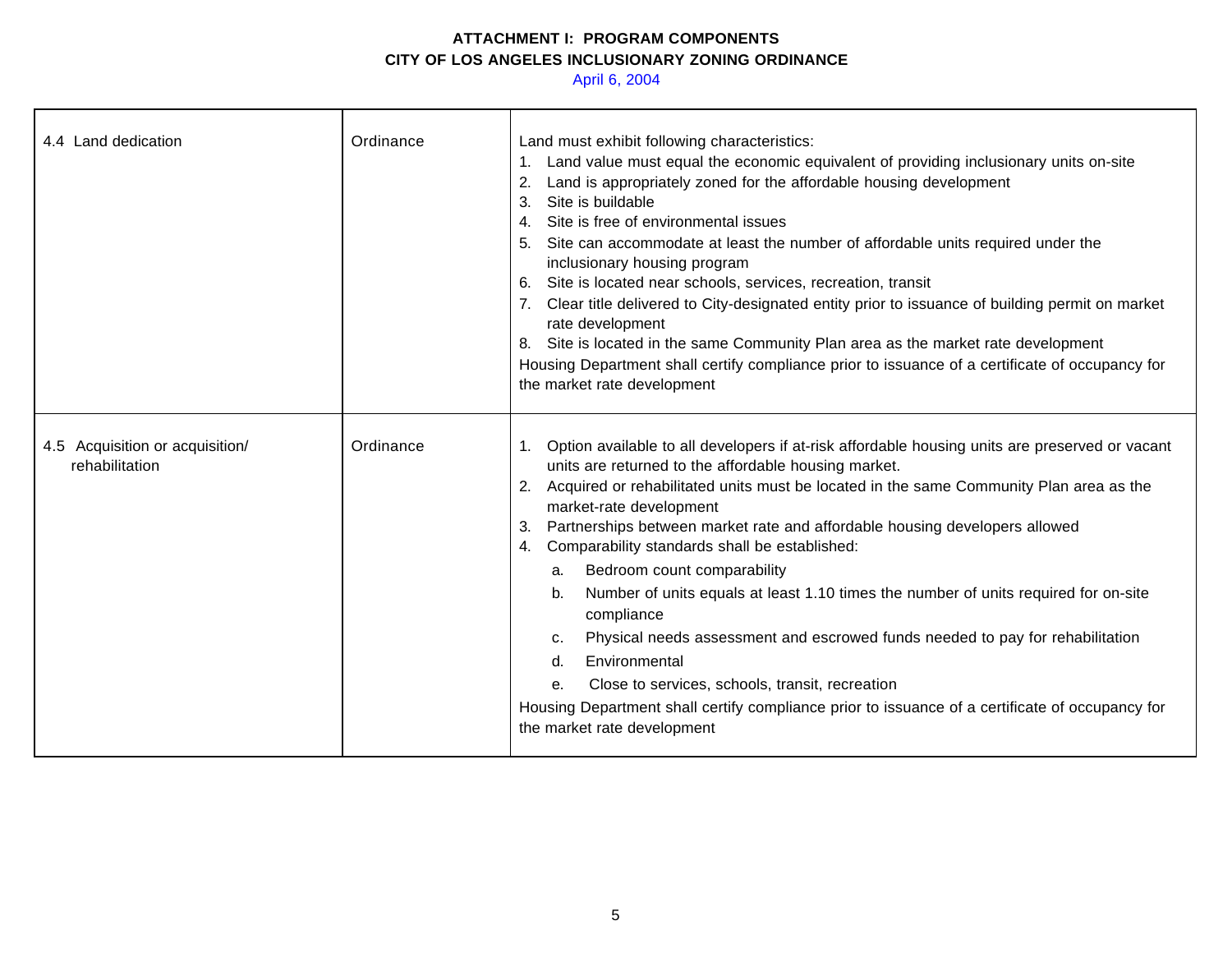#### **5. Incentives and Offsets**

| <b>Issue</b>              | Ordinance/<br><b>Guideline</b> | <b>Requirements</b>                                                                                                                                                                                                                                                                                                                                                                                                                                                                                             |
|---------------------------|--------------------------------|-----------------------------------------------------------------------------------------------------------------------------------------------------------------------------------------------------------------------------------------------------------------------------------------------------------------------------------------------------------------------------------------------------------------------------------------------------------------------------------------------------------------|
| 5.1 Density bonus         | Ordinance                      | Existing density bonus pursuant to State Law (Calif. Government Code Sec. 65915) and City<br>Ordinance (Los Angeles Municipal Code Sec. 12.22 A 25) applies<br>By right additional 15% density bonus if project is located next to transit and project complies with<br>on-site inclusionary requirements                                                                                                                                                                                                       |
| 5.2 Alternative unit type | Ordinance                      | Allow townhome construction of affordable units in single family detached home<br>1.<br>development<br>Allowed stacked flat construction in townhome development<br>2.<br>3.<br>Allow rental units in ownership development                                                                                                                                                                                                                                                                                     |
| 5.3 Design of units       | Ordinance                      | Affordable units may incorporate more modest interior finishes so long as the interior<br>1.<br>features are durable, of good quality and consistent with current code requirements for<br>new housing<br>2.<br>Affordable units may be smaller than market rate units but must meet minimum size<br>standards consistent with standards set forth by the California Tax Credit Allocation<br>Committee (TCAC)<br>3.<br>Exterior design of affordable units shall not be distinguishable from market rate units |
| 5.4<br>Location of units  | Ordinance                      | Affordable units shall be scattered throughout development                                                                                                                                                                                                                                                                                                                                                                                                                                                      |
| Fee deferrals<br>5.5      | Ordinance                      | Payment of building permit, impact fees may be deferred until the City issues a certificate of<br>occupancy                                                                                                                                                                                                                                                                                                                                                                                                     |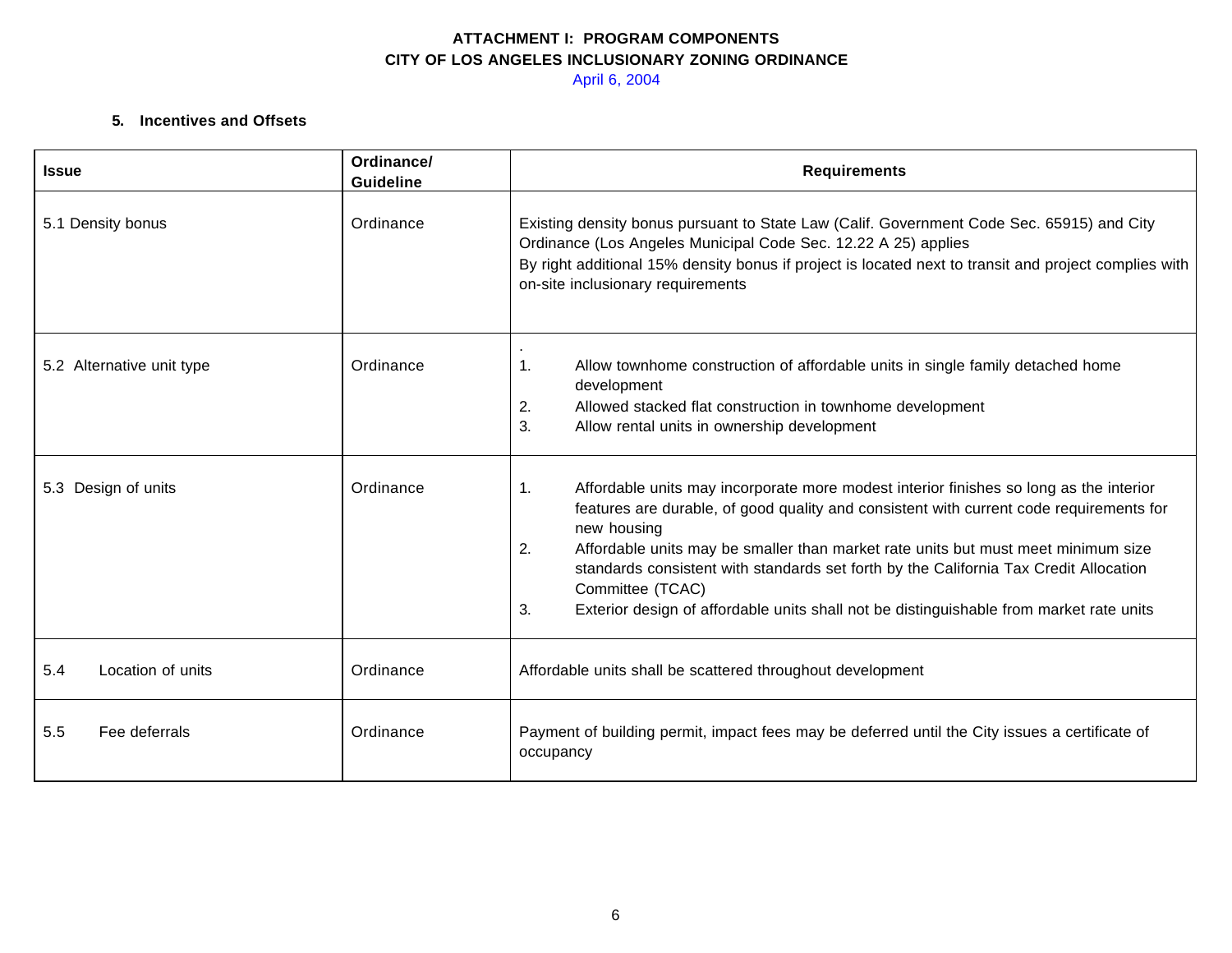April 6, 2004

| 5.6<br>Parking                                                         | Ordinance | Parking requirements for developments that build inclusionary units on-site may be reduced<br>to one space per inclusionary unit consistent with the City's existing affordable housing<br>parking requirements<br>Guest parking spaces waived if the project is located within 1/4 mile of transit<br>2.<br>Compact parking spaces are allowed<br>Unlimited tandem parking for assigned spaces is allowed<br>4.                                                             |
|------------------------------------------------------------------------|-----------|------------------------------------------------------------------------------------------------------------------------------------------------------------------------------------------------------------------------------------------------------------------------------------------------------------------------------------------------------------------------------------------------------------------------------------------------------------------------------|
| 5.7 Open space, floor area ratios,<br>building height                  | Ordinance | Common open space requirements may be waived for inclusionary units only<br>1.<br>Floor area ratio (FAR) may be increased to accommodate density bonus units and mixed-<br>2.<br>use development<br>For Height District IVL or equivalent, average building height up to 66 feet will be allowed to accomodate use<br>of density bonus<br>4. For Height District IXL or equivalent, average building height of 41 feet will be allowed to accomodate use of<br>density bonus |
| 5.8 Site plan review                                                   | Ordinance | Raise threshold to 100 units pursuant to exemption from CEQA for infill housing development<br>(Senate Bill 1925)                                                                                                                                                                                                                                                                                                                                                            |
| 5.9 Expedited Construction and<br><b>Entitlement Permit Processing</b> | Ordinance | Residential projects with on-site inclusionary units shall have priority processing to the extent that<br>discretionary actions are required                                                                                                                                                                                                                                                                                                                                 |
| 5.10 Time Limit - Entitlement Requests                                 | Ordinance | If the City fails to act on entitlement requests within 180 days from the date an application is<br>deemed complete, the requests shall automatically be deemed to be approved                                                                                                                                                                                                                                                                                               |
| 5.11<br>Financial subsidy                                              | Ordinance | Developer may seek public subsidy in order to fulfill inclusionary requirement; but compliance is<br>required regardless whether developer is successful in obtaining subsidy                                                                                                                                                                                                                                                                                                |